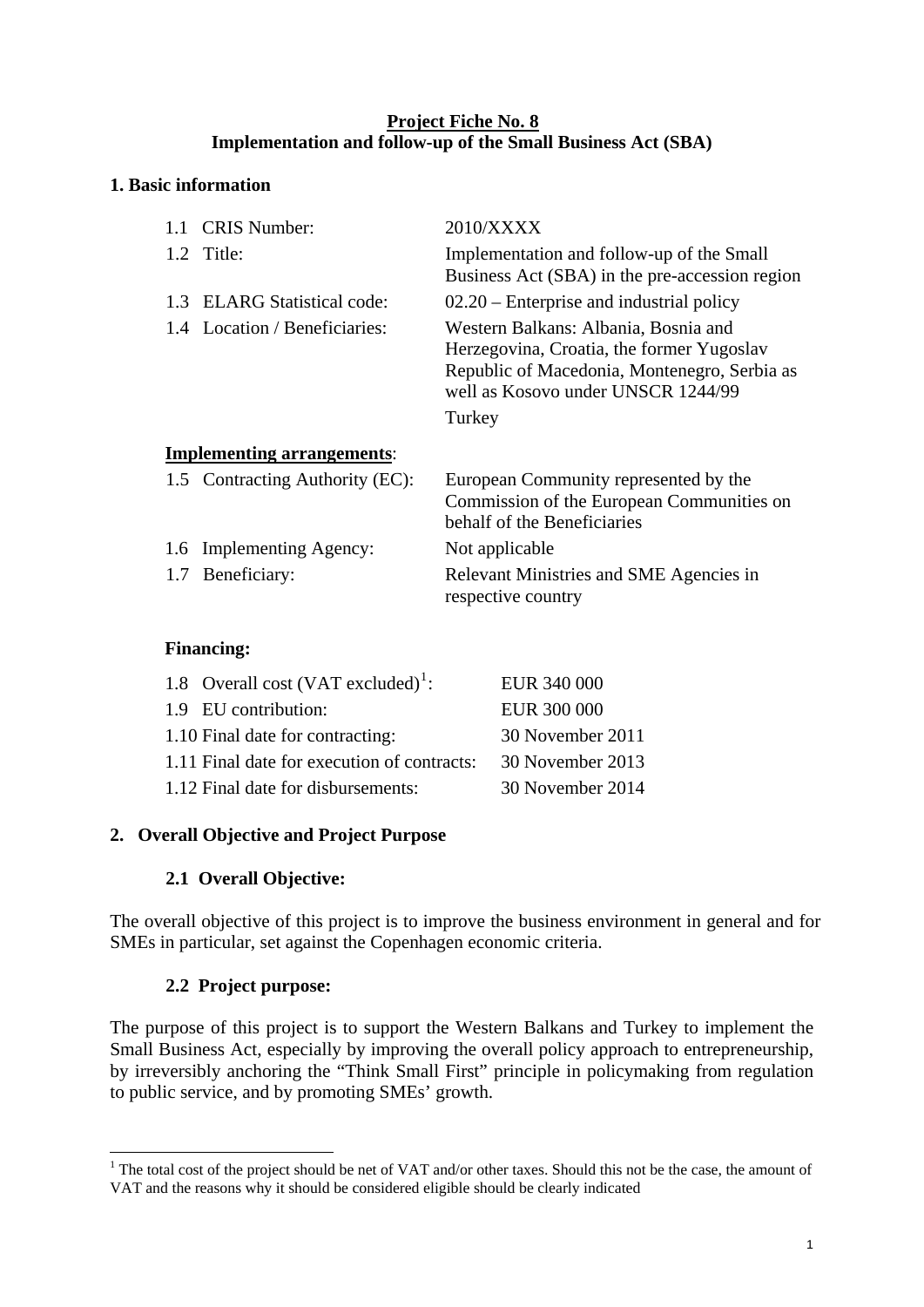This purpose will be achieved through comprehensive and comparative assessment of the implementation of the Small Business Act, continuing in this way the process that was previously in place for the European Charter for Small Enterprises.

## **2.3 Link with AP/NPAA / EP/ SAA**

The Accession and European Partnerships include, as objective, to achieve progress in the implementation of the European Charter for Small Enterprises. As the Charter is currently replaced by the SBA, this objective will likewise be modified, in the new version of the Partnerships to reflect the new *aquis communautaire.* This project will further reinforce the Stabilisation and Association Process, as it will continue the good political and economic cooperation in the pre-accession region which was established under the previous process to implement the European Charter for Small Enterprises.

## **2.4 Link with MIPD**

The implementation of the Small Business Act should help the countries develop a stable business environment for SMEs and would contribute, through the follow-up of the different principles of the SBA, to the enhancement of the SME competitiveness and the strengthening of their technological capacity. This is in conformity with the identified priorities under the Multi-beneficiary MIPD 2009-2011 (Section 2.3.2.1) related to the competitiveness of the pre-accession economies.

## **2.5 Link with National Development Plan**

The National Development Plans include, among their strategic priorities, the improvement of the business environment, aiming at a more attractive environment both for entrepreneurs from inside the country as well as for the foreign ones. This also represents a key criterion for achieving a functioning market economy. In this process the countries were guided by the European Charter for Small Enterprises, which is now replaced by the Small Business Act.

## **3. Description of project**

## **3.1 Background and justification:**

This project is the first one in this field covered by IPA multi-beneficiary and it is a continuation of the process launched in the 2003 EU-Western Balkans Summit in Thessaloniki, Greece, where (at that time) the Western Balkans (Albania, Bosnia and Herzegovina, Croatia, the former Yugoslav Republic of Macedonia, Serbia and Montenegro including Kosovo under UNSCR 1244) adopted the European Charter for Small Enterprises. The Charter is a pan-European policy document, adopted in the framework of the Lisbon Agenda to improve co-operation on enterprise policy issues within the EU and between EU Member States.

The 2003 Thessaloniki Agenda for the Western Balkans provided a three-year mandate for the European Commission to monitor and support implementation of the Charter in the region. The Charter monitoring process resulted in the publication of three sets of national reports (2004, 2005 and 2006).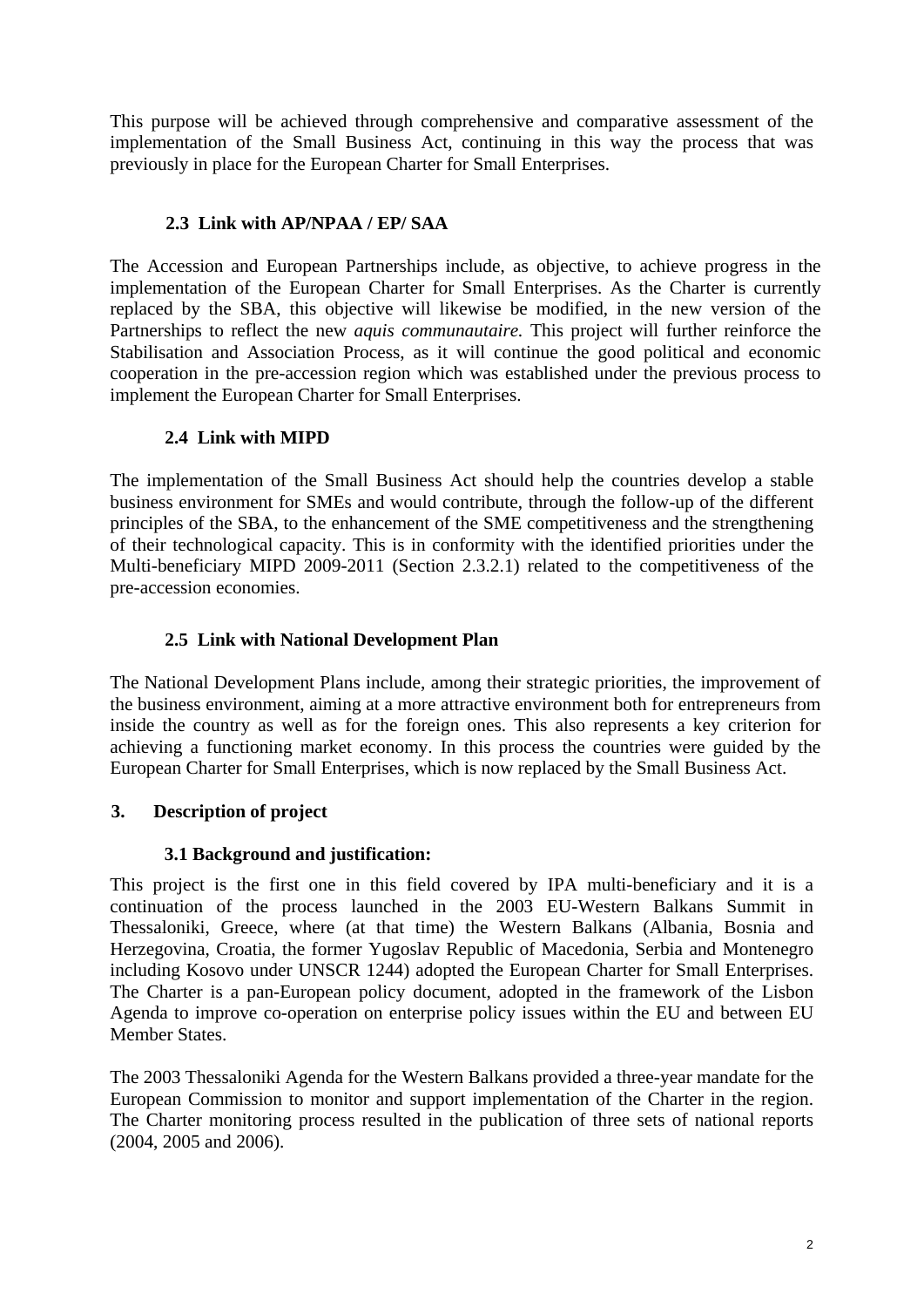In 2006, the Charter reporting in the EU was integrated in the reporting under the new Lisbon Strategy for Growth and Jobs for the 25 EU Member States. Bulgaria and Romania also joined the Lisbon Strategy. Faced with the possibility of a discontinuation of the Charter reporting in the Western Balkans, the six countries including Kosovo under UNSCR 1244 adopted the Belgrade Declaration at a regional meeting in Belgrade, Serbia, on 26 October 2005. It called on the Commission to continue the Charter process in the region. As a policy response to the Belgrade Declaration, the Commission expressed its readiness to continue the process for another three years (2006-08).

A first regional report on the Charter implementation in the Western Balkans, using a new instrument, the SME policy index, and benefiting of the cooperation of three partner organisation (OECD, EBRD and the European Training Foundation (ETF)) alongside EC, was published in March 2007. In May 2008, a second assessment, based on the same methodology as in 2006, was launched. It was finalised with the publication of the 2009 Report on the progress in the implementation of the European Charter Process.

Turkey endorsed the Charter in 2002 and the first implementation progress report covering Bulgaria, Romania and Turkey was published in 2003. The last reporting for Turkey took place in 2005. Since the reporting for the European Charter for Small Enterprises was included in the Lisbon reporting, Turkey was left out. This was because Turkey could neither be part of the Western Balkans Charter process (the process was based on the 'Belgrade Declaration' signed only by the Western Balkans partners), nor part of the EUROMED Charter. The Turkish authorities expressed their interest in the previous process and therefore, the current project fiche is including Turkey for a number of activities.

At the end of 2008, whilst the Belgrade Declaration expired, based on which the Charter process was carried out, the Small Business Act, the new policy framework in SME policy was endorsed by the European Council. These two events brought the Charter process of 2006-2008 to an end.

The Western Balkan governments and the partner organisations expressed strong interest in adopting the Small Business Act as a guidance tool for SME policy, replacing the European Charter for Small Enterprises. They called for a continuation of the regional SME policy measurement and implementation process in the **High-level Conference on the implementation of the European Charter for Small Enterprises in the Western Balkans which took place 17 - 18 June 2009, in Brussels.** The National Charter Coordinators emphasized the importance of the guidance process (previously through the Charter's action lines, now through the SBA principles), monitoring (through the SME Policy Index and the different bilateral and regional meetings of the countries with the EC and the partner organisations), and evaluation (through the final report) led by the partner organisations. Furthermore, the comparability of their performance across countries and across time helped motivate the public administration to improve the business environment and provided a good opportunity to learn from each other and from the Member States.

The current project is a reply to this request.

The main outcomes of this process will be:

1 Improved business environment and enhanced functioning market economy through the implementation of the principles of the Small Business Act;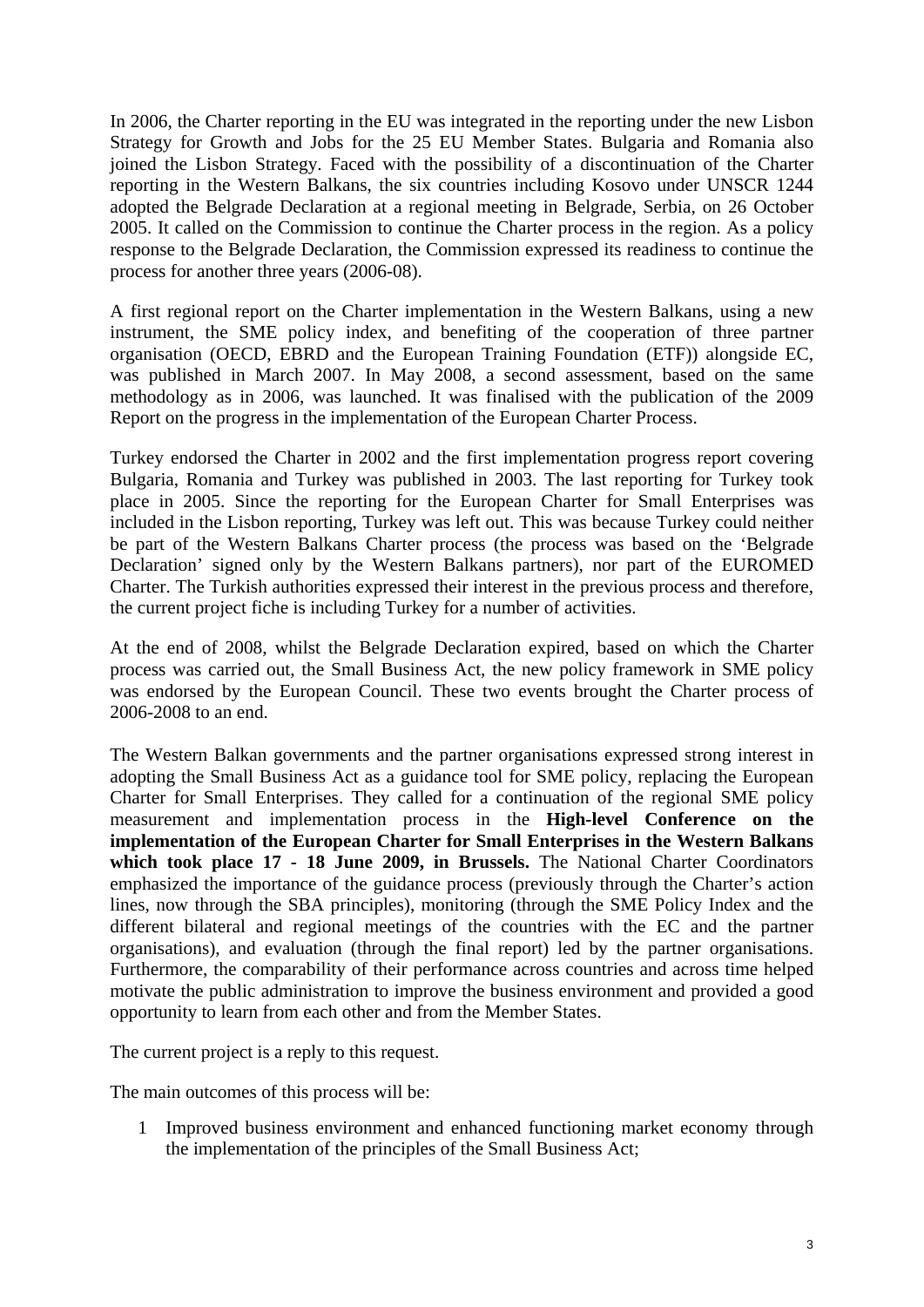- 2 Stronger cooperation in the region through sharing experiences and mutual learning, based on the benchmarking exercise and the dissemination of good practices, and enhanced competitiveness, in particular for SMEs;
- 3 Better implementation of the aquis communautaire of Chapter 20 (Enterprise and Industrial Policy);

#### **3.2 Assessment of project impact, catalytic effect, sustainability and cross border impact**

This project will have a positive impact on the business environment in each of the partners, as it will motivate the governments to continue their reforms and the reporting and monitoring system will provide clear yardsticks to the government to set out the next steps of the reform process. The direct beneficiaries of the project are the respective Ministries of Economy, or similar, and the SME Agency in each of the countries.

One of the main ideas promoted through this process is the strong coordination between the public administration and the private sector. Due to the past process the public-private dialogue improved and the future project should deepen this effect.

Also, due to the fact that the SME policy includes measures of different types under the responsibility of different ministries such as: taxation, education, innovation, availability of skills, the process has a catalytic effect for reforms in those areas as well, and not only on those under the responsibility of the Ministry of Economy.

Furthermore, the process brings together for discussion representatives from each of the partners in the region, enforcing the cooperation between them and the mutual learning process. A good example in this respect, which started from the previous process, is the creation of the South-East European Centre for Entrepreneurial Learning. The centre is also a good example for the transfer of ownership of this process towards local or regional institutions in the region. Under the current process, it is envisaged to achieve a transfer of ownership towards the business associations in order to collect data and process the survey in their respective countries. Another measure in the same direction will be the establishment of commitment by the government on three areas and the follow-up with a specific regular monitoring system.

#### **3.3 Results and measurable indicators:**

The project will have several activities and at the end of each of them the following results will be achieved:

> 1. **New monitoring tool.** For the first activity the result will be a new SME policy index (i.e. a set of precise measurement indicators) that will be used in the next phases. This SME policy index will be divided in 10 chapters according to the principles of the Small Business Act. As there is a link between the two key policy documents, the new SME policy index will help assess both the new elements of the SBA, while making possible the comparability of assessments with the Charter under certain principles. At the end of this activity the new SME policy index would have been endorsed by the partners in the region and the partner organisations.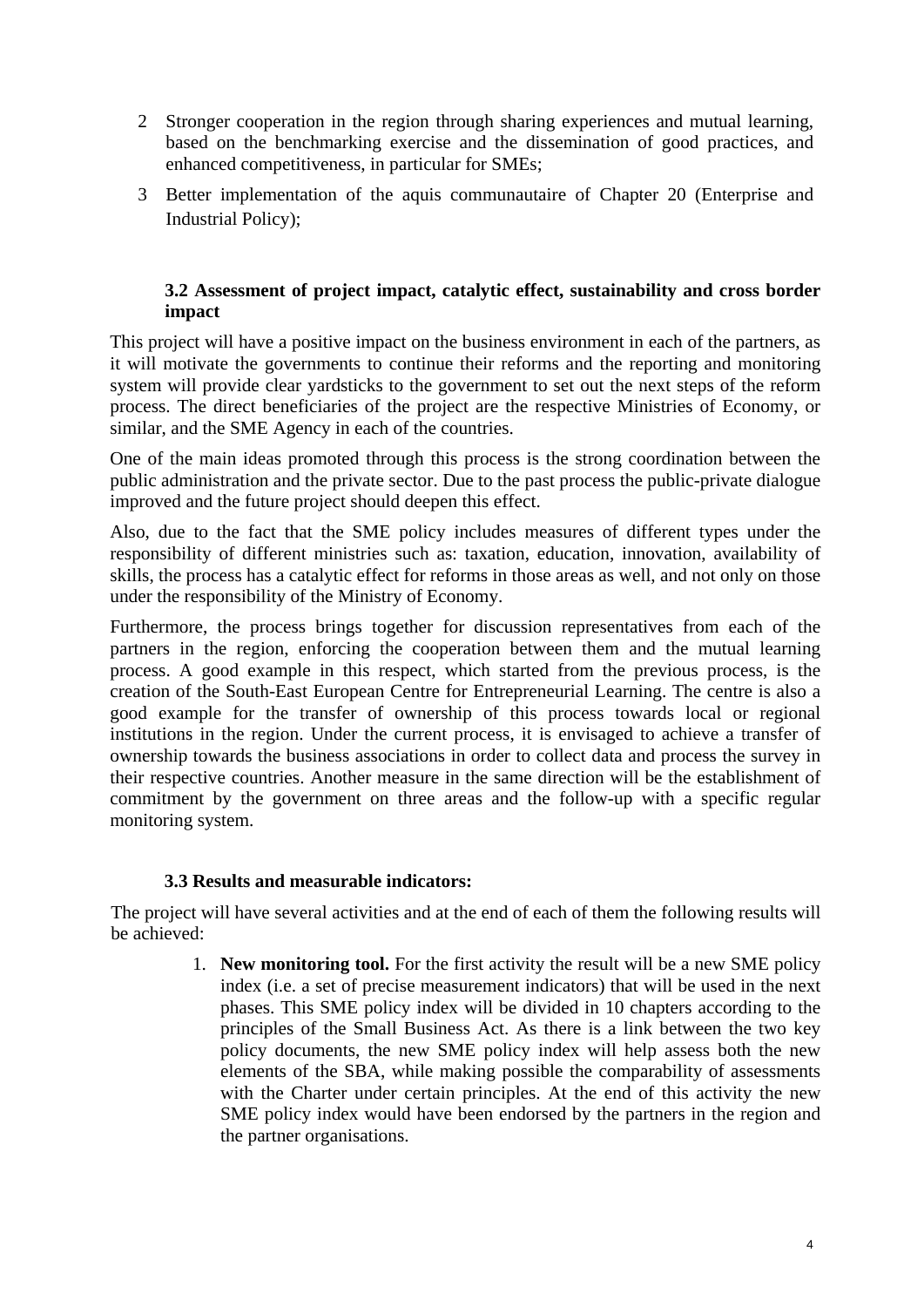- 2. **Assessment process.** The result of the second activity will be having all the necessary information on the inception and the implementation of the SME policy by the public administration, based on the SME policy assessment instrument, through a self-assessment, an independent assessment and the bilateral meeting, in each of the partners in the region during which policy stakeholders can express opinion on the government's policy. These assessments will be exchanged between the government, the independent assessor and partner organisations, after they will be completed. These results represent the basis for the report on the progress achieved under the SME policy.
- 3. **Enterprise survey.** A first result of this activity is the questionnaire elaborated by the partner organisations under the coordination of DG ENTR. At the end of the third phase of this project, the results of the company surveys, case studies and the focus groups will be available. They will be used in connection with the assessments to evaluate the implementation of the different principles of the Small Business Act. With this questionnaire the governments will have an assessment of the business community on the measures they have been taking, this being a powerful documentation instrument.
- 4. **Bilateral meetings.** In the bilateral meetings in each country, the governments will receive a preliminary assessment of their performance from the independent assessors, the results of the company survey and focus groups. They will also obtain an initial assessment from the partner organisations on the next steps to be taken in the SME policy. For the partner organisations, as the meeting offers a good opportunity to clarify the aspects on which the two assessment reports and the survey diverge, the result will be the full understanding of the sate of play in the SME policy.
- 5. **Regional report**. The result of the fifth activity is the 2011 Regional report on the Implementation of the SBA.
- 6. **Dissemination.** A regional conference will be organised to launch the report and to get visibility for the results of the process.
- 7. **Monitoring and assistance.** The outcome of this activity will be a good understanding of the EU acquis in those respective fields, the good practices of the Member States and the views of the business community on them. This would lead to substantial progress in those areas over the duration of the project.

#### **3.4 Activities:**

The Project will be structured in seven activities, comprising the activities listed below:

#### **Activity 1 – Elaboration of a new set of indicators and monitoring tools, combining elements of the Charter and the SBA.**

At the meeting following the launch of the SME Policy Index 2009 Report, held in Brussels on 17 and 18 of June 2009, the National Charter Co-ordinators, the European Commission, and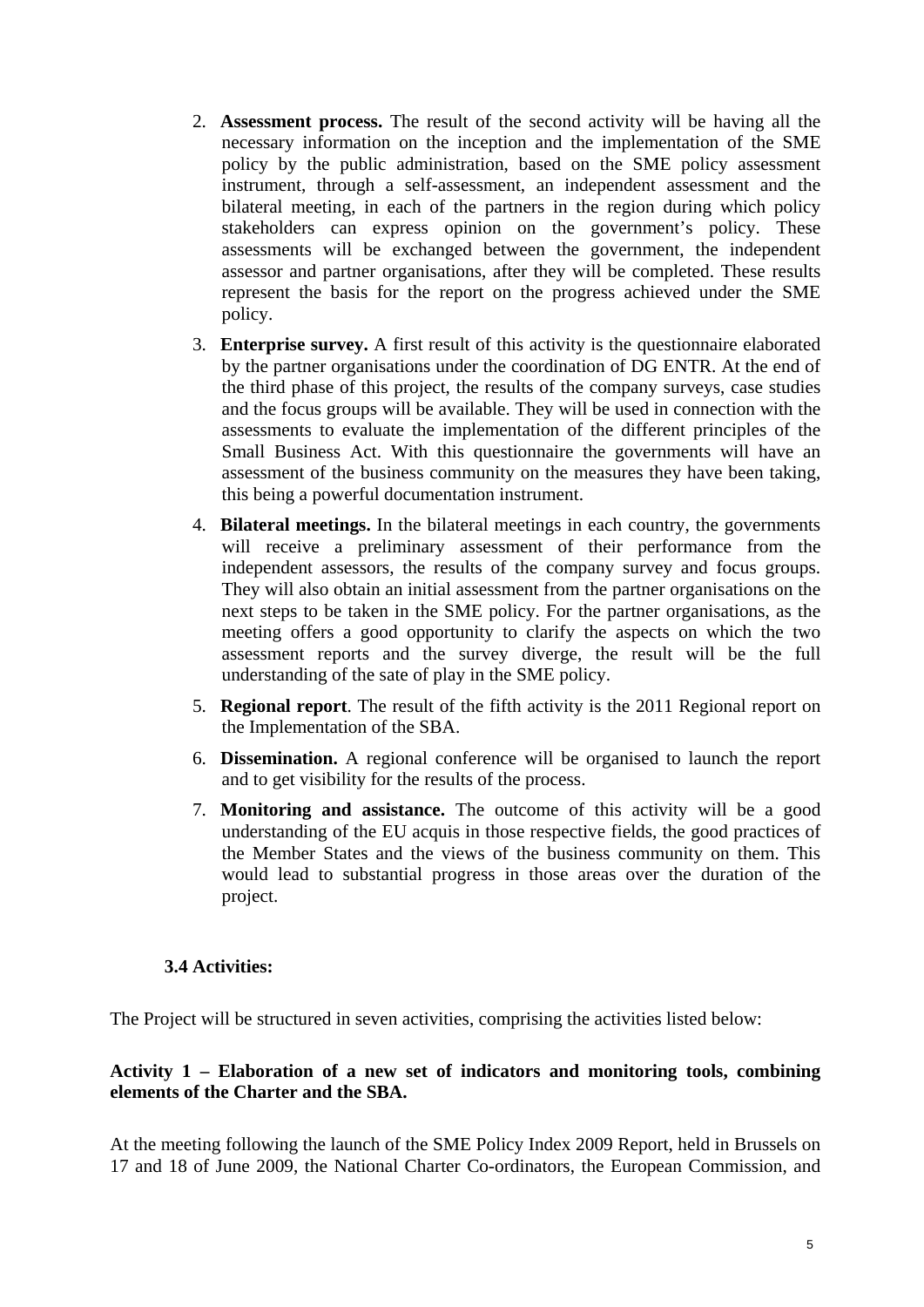the partner organisations (OECD, ETF, and EBRD) agreed to continue the regional process of assessment of SME policy. It was also agreed that the new cycle of monitoring and evaluation will be using an evaluation framework that will combine elements from the European Charter for Small Enterprises as well as from the Small Business Act. In this way it will be possible to benchmark SME Policy in the region against the latest EU policy instrument and, at the same time, to maintain comparability to past evaluations (SME Policy Index 2007 and 2009).

The European Commission, the partner organisations, and the National Charter Co-ordinators, plan to conduct preliminary work on refining the existing indicators and integrating elements from the SBA into the assessment framework between October 2009 and March 2010. In order to validate these indicators, consultation with experts from the region as well as from EC and the partner organisations will be conducted and a meeting will be held in order to endorse the new assessment framework by all the parties involved in the process.

#### **Activity 2 – Cross country policy evaluation based of the new set of policy indicators and monitoring tools.**

Activity 2 will start with the assessment of the current status of entrepreneurship and enterprise development policies in the region based on the new assessment framework. The work will be co-ordinated by the DG ENTR in consultation with the OECD, the ETF and the EBRD and with the support of a team of local and international consultants. The governments and administrations of the region (Ministry of Economy and SME Development Agencies) will, in parallel, conduct a self-assessment exercise, also based on the same assessment framework. The outcomes of the two assessments will be made available to the two groups before each bilateral meeting in the region. They will be analysed with the Charter National Co-ordinators at the bilateral meetings in each country and Kosovo under UNSCR 1244. The results of this process will be presented and discussed in a regional meeting were all the partners will be present.

To the extent that the results of the SME Performance Reviews conducted for the preaccession countries which are participating in the Entrepreneurship and Innovation Programme (EIP) will be significant, they will be integrated into the regional assessment. As Bosnia and Herzegovina and Kosovo under UNSCR 1244/99 are not part of the EIP, additional work will be carried out to gather data and information along the lines of the SME Performance Review for them with the support of international and local experts.

Furthermore, considering that Turkey will be new to the process, additional work will be required in order to introduce the assessment methodology to the Turkish administration, to gather background information on the SME sector and SME policy developments in the country, and to engage SME stakeholder into the process.

#### **Activity 3 – Organisation of company surveys and/or focus groups in all the beneficiary countries and integration of results of company surveys/focus groups into the evaluation exercise.**

At the meeting in Brussels on 17 and 18 June 2009 it was also agreed to include an additional element of analysis to the assessment framework by systematically gathering the views of the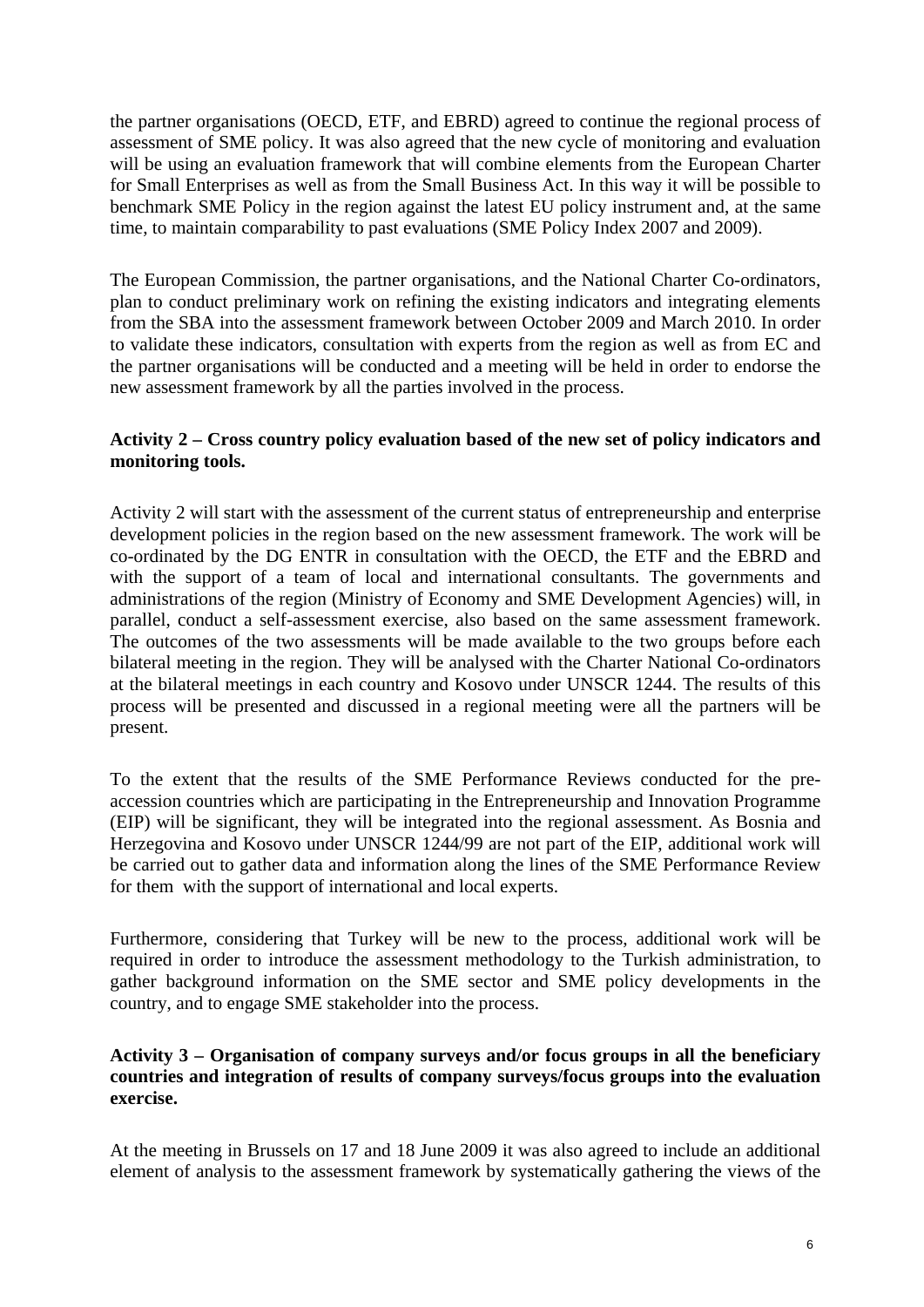private sector in order to obtain a better insight about the implementation status and the impact of SME policy measures. This will be done by focus group meetings and company surveys conducted with the support of local private sector organisations, such as chambers of commerce and/or SME associations. The questionnaire for the company survey and the question lists for the focus group will be elaborated by the partner organisations under the coordination of DG ENTR. The result of the company surveys will complement the information collected through the assessment described in Activity 1 and 2 and will contribute to formulating a more precise assessment of the status of SME policy implementation. The focus groups will be used to both find out in more depth what the present situation is in three priority areas selected by the government together with the partner organisations based on the 2009 Report on the progress in the implementation of the Charter, the governments priorities and the survey's results. They will also give some insights on what the entrepreneurs considers being the best measures in order to improve the situation in those particular areas. Due to the limited budget available and the size of the Turkish SME sector, this activity will not cover Turkey.

#### **Activity 4 – Consultation with the governments and stakeholder in the region**

Once the government self-assessment, the independent assessments, and the focus group meetings and company surveys have been completed, the governments of the region will organise consultative bilateral meetings, involving relevant ministries government organisations and representatives of the SME policy community, including chambers of commerce, entrepreneur associations, financial institutions, NGOs and economic research centres. The purpose of the consultative bilateral meetings, jointly chaired by the government institution acting as the SBA National Co-ordinator and the EC, is to present and discuss the preliminary results of the combined assessments and to identify policy priorities and actions. On average, some 40-60 stakeholders take part in these meetings, which are opened by the relevant Minister and the EC representatives and EC Delegation in the country and chaired by the SBA Co-ordinator. These meetings usually gain considerable coverage in the press.

#### **Activity 5 – Elaboration and publication of the Regional Progress report**

At the conclusion of Activity 4, the OECD and the partner organisations will draft the 2011 regional report. The EC will co-ordinate the drafting process and OECD will be in charge of the final editing, lay out, printing, and publishing of the report.

#### **Activity 6 – Dissemination and presentation of the Regional Progress Report**

The regional report will be launched at a conference bringing together senior policy makers form the region, representatives from private sector organisations and other stakeholders and representatives from the EC and the partner organisations. Country-presentations will also be conducted in order to stimulate debate and public-private dialogue on SME policy issues at country-level in the region. Paper and electronic copies of the report will be widely disseminated in the region by the OECD and the partner organisations. The report will also be made available through links on the EC and partner organisations' websites.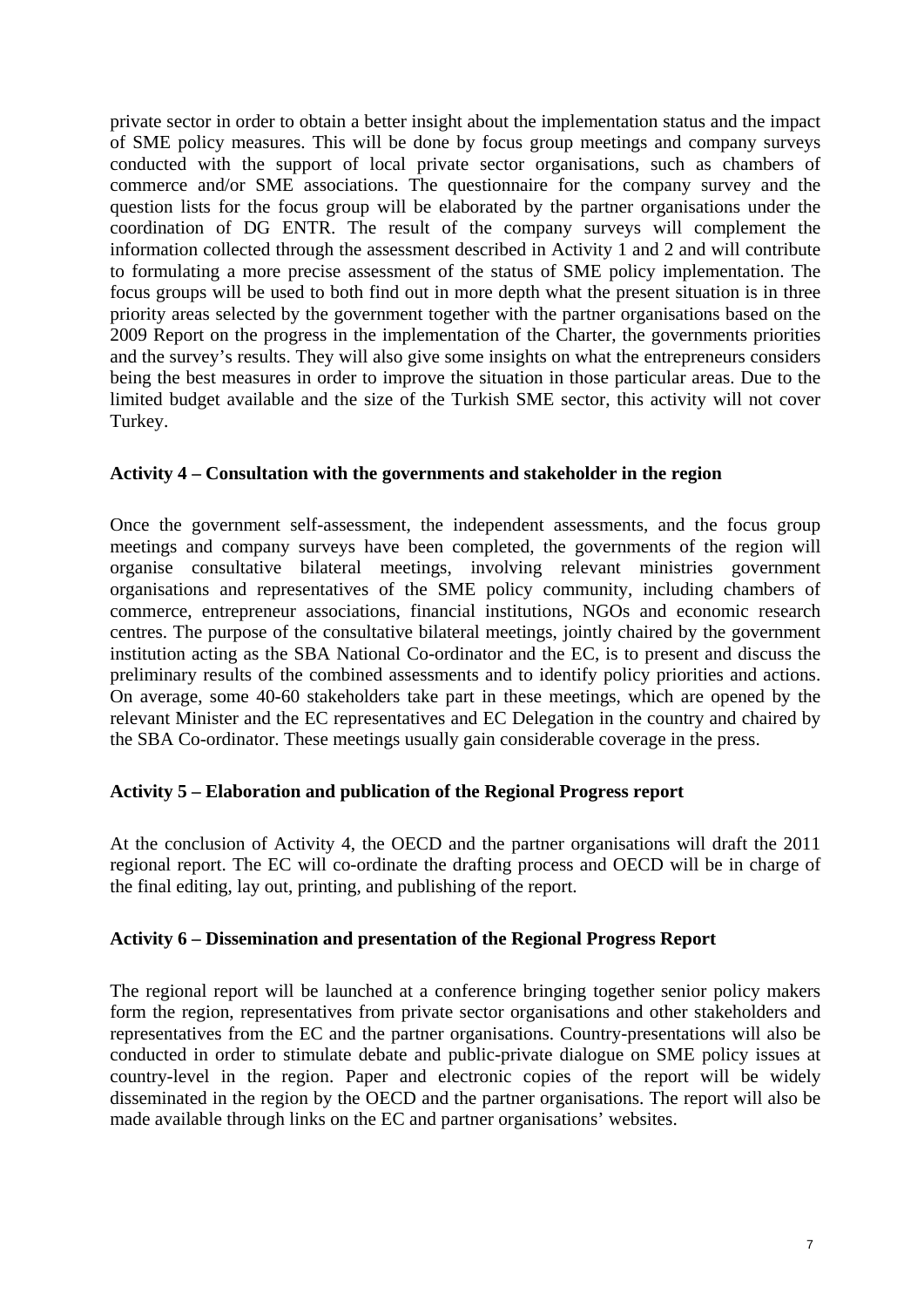#### **Activity 7 – Monitoring of priority action implementation and support in policy implementation**

The countries of the region will be asked to choose three priority areas, based on the outcomes of the 2009 Report, the government policy and priorities set under SBA and make specific commitments for their implementation. In their endeavour, countries will be helped by the partner organisations. The EC and the partner organisations will provide policy guidance through the identification and exchange of good practices. The company surveys, focus groups and case studies will be used in order to identify the week points in those areas and to seek solutions for improvement. The EC will be in charge of the co-ordination of these activities and the organisation of the regional forums. Following the publication of the regional report, a system of regular monitoring of the commitments will be established, in agreement with the governments of the region and in line with the practices of the SBA on the same three areas, or if substantial progress was already achieved in new ones. In the respective fields coordination with the existing IPA national programmes will be envisaged. Due to the fact that Turkey was not part of the Charter process in the last four years, this activity will be significantly scaled down for Turkey.

#### **3.5 Conditionality and sequencing:**

The main conditionality for the success of this project is the commitment of each of the governments in the region to continue this process and to allocate the necessary human resources to continue our cooperation. They expressed their commitment in the High-level Conference on the implementation of the European Charter for Small Enterprises in the Western Balkans which took place 17 - 18 June 2009, in Brussels.

The sequencing of the activities is shown in the Annex III. Project Schedule diagram.

#### **3.6 Linked activities**

The current project is the first one of this type to be financed under IPA multi-beneficiary programme. The results of this process will help enhancing the results of other projects aiming to improve certain areas of the business environment. The current project will interact with other projects financed by IPA such as: the Regional Competitiveness Initiative, the Investment Reform Index and the financing of activities of the South-East European Centre for Entrepreneurial Learning. The results of many other projects under the crisis-response package will be reflected in the assessment under this project. The same is true for the different national IPA projects which aim at supporting SMEs' growth and provide technical assistance to the public administration on certain aspects of SME policy.

#### **3.7 Lessons learned**

The main lesson that can be drawn form the elaboration of the two regional reports is the importance of an assessment of the policy implementation by the entrepreneurs. Only having this last element, the assessment process can be considered comprehensive and complete.

The other lessons learned relate mainly to the procedural aspects of the process: the carry-out of the assessment, the coordination of the bilateral and regional meetings, etc.

All these aspect have been included in the activities of the current project.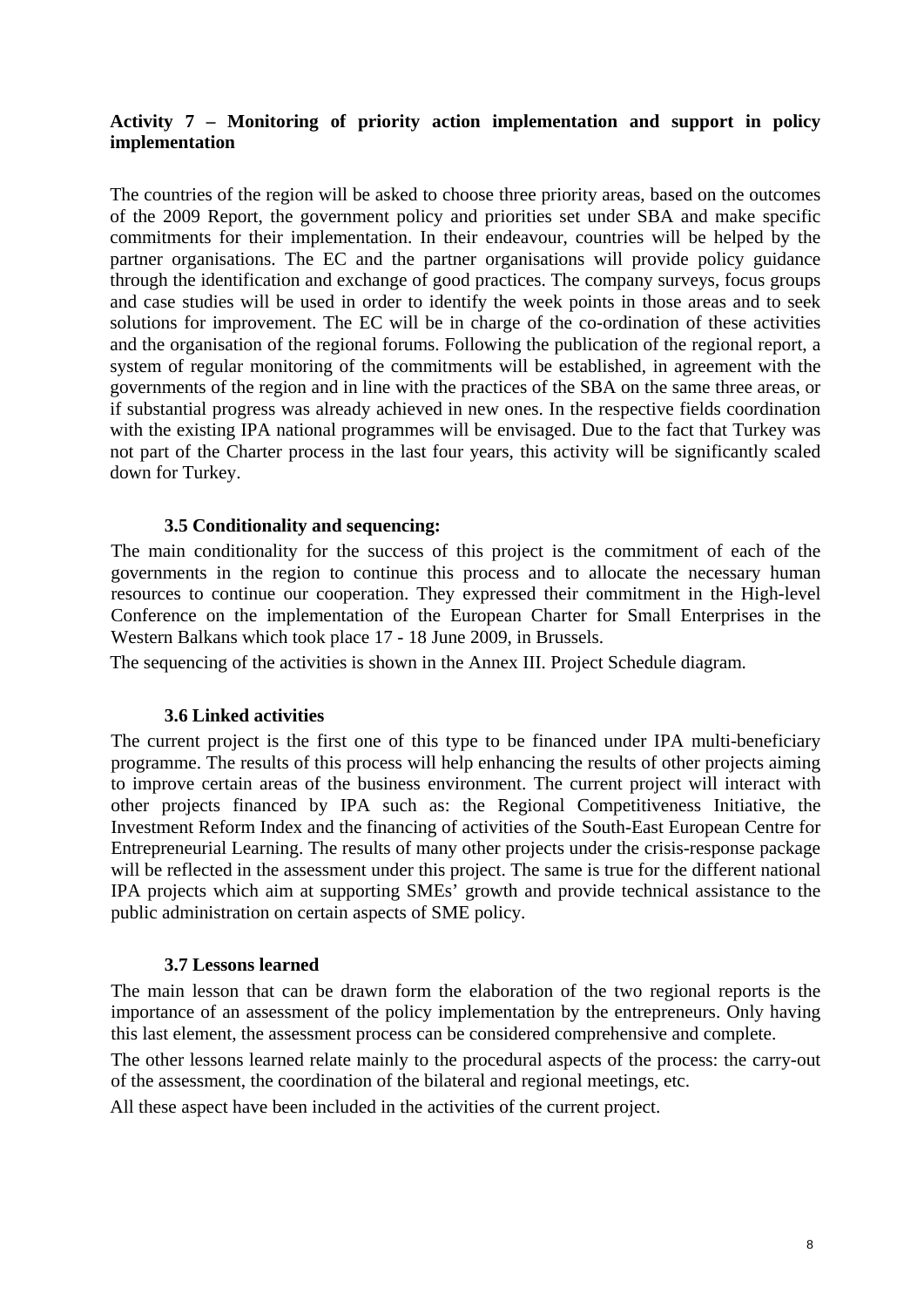## **4. Indicative Budget (amounts in €)**

|                      |                           |                     |                                             |            |                       |                   |     | <b>SOURCES OF FUNDING</b> |                     |             |            |       |
|----------------------|---------------------------|---------------------|---------------------------------------------|------------|-----------------------|-------------------|-----|---------------------------|---------------------|-------------|------------|-------|
|                      |                           | <b>TOTAL EXP.RE</b> | <b>IPA COMMUNITY</b><br><b>CONTRIBUTION</b> |            | NATIONAL CONTRIBUTION |                   |     | OECD CONTRIBUTION         |                     |             |            |       |
|                      | IB                        | <b>INV</b>          | <b>EUR</b>                                  | <b>EUR</b> | % (2)                 | Total             | %   | Central                   | Regional/           | <b>IFIs</b> | <b>EUR</b> | % (2) |
| <b>ACTIVITIES</b>    | (1)                       | (1)                 | $(a)=(b)+(c)+(d)$                           | (b)        |                       | <b>EUR</b>        | (2) | <b>EUR</b>                | Local<br><b>EUR</b> | <b>EUR</b>  | (d)        |       |
|                      |                           |                     |                                             |            |                       | $(c)=(x)+(y)+(z)$ |     | (x)                       | (y)                 | (z)         |            |       |
| Contract 1:          | $\boldsymbol{\mathsf{x}}$ |                     | 340 000                                     | 300 000    | 88.2                  |                   |     |                           |                     |             | 40 000     | 11.8  |
| <b>TOTAL IB</b>      |                           | 340 000             | 300 000                                     | 88.2       |                       |                   |     |                           |                     | 40 000      | 11.8       |       |
| <b>TOTAL INV</b>     |                           |                     |                                             |            |                       |                   |     |                           |                     |             |            |       |
| <b>TOTAL PROJECT</b> |                           |                     | 340 000                                     | 300 000    | 88.2                  |                   |     |                           |                     |             | 40 000     | 11.8  |

Amounts net of VAT

(1) In the Activity row use "X" to identify whether IB or INV

(2) Expressed in % of the **Total** Expenditure (column (a))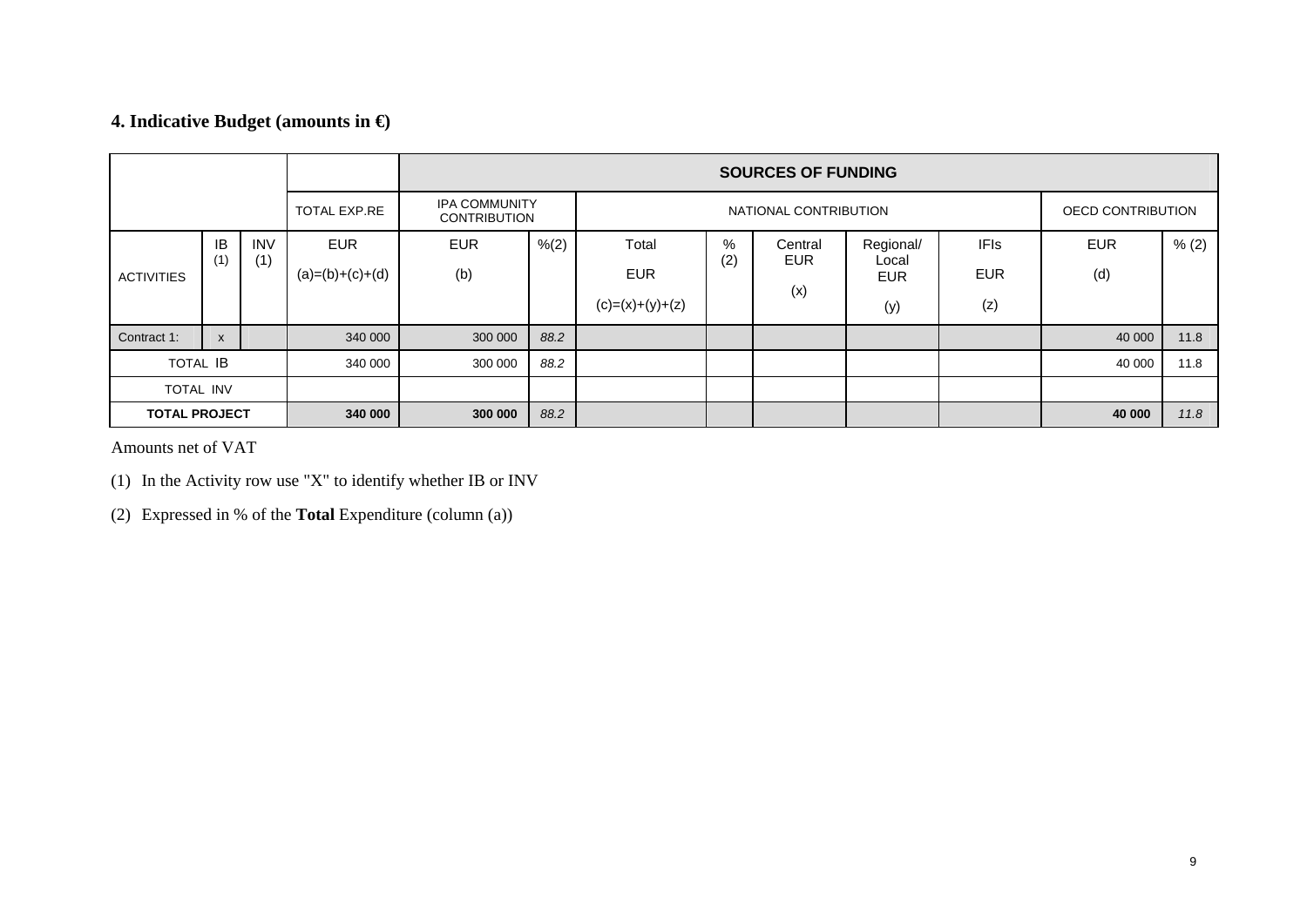### **5. Indicative Implementation Schedule (periods broken down per quarter)**

| Contracts                 | Launch of<br>Call of<br>Proposals | Signature of<br>contract | Project<br>Completion |
|---------------------------|-----------------------------------|--------------------------|-----------------------|
| Direct Grant<br>Agreement | N/A                               | Q4 2010                  | Q2 2012               |

#### **6. Cross cutting issues (where applicable)**

## **6.1 Equal Opportunity**

The project will support gender equality for entrepreneurs. Furthermore, one of the Small Business Act principles states that the Member States should take measures 'to provide mentoring and support for female entrepreneurs'.

## **6.2 Environment**

The project itself will not have a big impact on the environment, but the issue of environment is partially addressed under the SBA. According to principle IX of the SBA 'the EU and the Member States should enable SMEs to turn environmental challenges into opportunities'.

### **6.3 Minorities**

Although the minority issue is not as such addressed through the project or the SBA, the monitoring and support of immigrants who want to become entrepreneurs is covered by the SBA.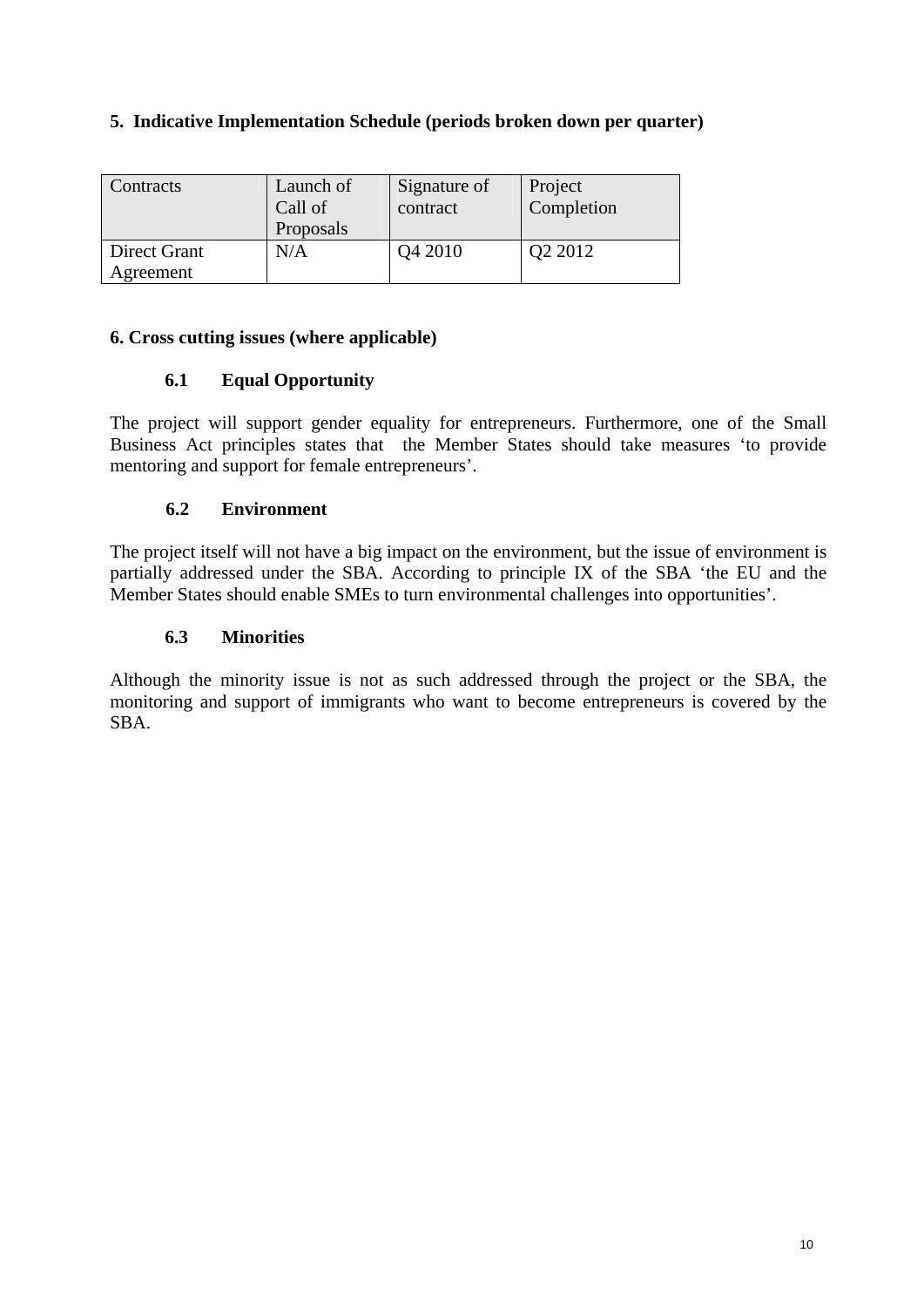## **ANNEXES**

- 1- Log frame in Standard Format
- 2- Amounts contracted and Disbursed per Quarter over the full duration of Programme
- 3- Description of Institutional Framework
- 4- Details per EC funded contract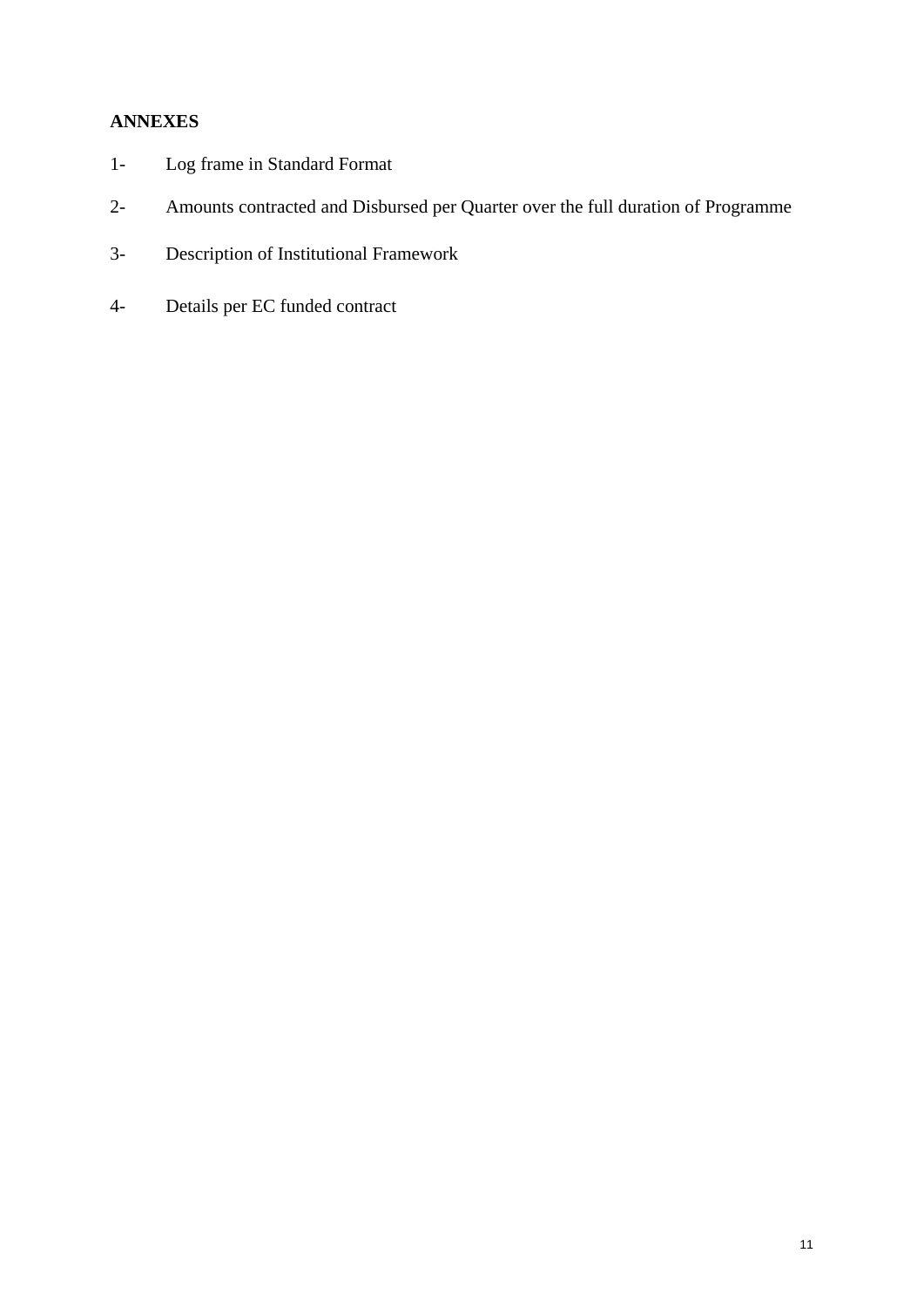## **ANNEX I: Logical framework matrix in standard format**

| LOGFRAME PLANNING MATRIX FOR Project Fiche | Implementation and follow-up of the Small Business<br>Act (SBA) | <b>CRIS No. 2010-</b>                            |
|--------------------------------------------|-----------------------------------------------------------------|--------------------------------------------------|
|                                            | Contracting period expires: 30 November 2011                    | Disbursement period expires: 30<br>November 2014 |
|                                            | Total budget :340 000                                           | IPA budget: $300000$                             |

| The business environment has many different components and is<br>very complex. However, the 10 principles of SBA cover the<br>main elements. Therefore, Following the implementation of all<br>these components of the SME policy will motivate the countries<br>to improve their performance and the partner organisations will<br>provide guidance in this respect. The indicators in this context<br>will be the improvement in scores, measurement done by<br>different organisations. | The SME Policy Index<br>- World Bank Doing Business<br>The Global Competitiveness Report<br><b>SME Performance Review</b>                                                                                                                                    |                                                        |
|--------------------------------------------------------------------------------------------------------------------------------------------------------------------------------------------------------------------------------------------------------------------------------------------------------------------------------------------------------------------------------------------------------------------------------------------------------------------------------------------|--------------------------------------------------------------------------------------------------------------------------------------------------------------------------------------------------------------------------------------------------------------|--------------------------------------------------------|
| <b>Objectively verifiable indicators</b>                                                                                                                                                                                                                                                                                                                                                                                                                                                   | <b>Sources of Verification</b>                                                                                                                                                                                                                               | <b>Assumptions</b>                                     |
| The purpose of this project is to $\vert$ A first assessment of the SME policy implementation under the<br>principles of the SBA, some of which were nor present in the<br>Charter.<br>The identification of the new steps to be taken during and after<br>this process.<br>Improved performance under the common aspects of the two<br>policy documents.                                                                                                                                  | - The Progress Reports<br>- The SME Policy Index<br><b>SME Performance Review</b>                                                                                                                                                                            | Commitment and cooperation of<br>local authorities     |
| Objectively verifiable indicators                                                                                                                                                                                                                                                                                                                                                                                                                                                          | <b>Sources of Verification</b>                                                                                                                                                                                                                               | <b>Assumptions</b>                                     |
| The new SME policy index                                                                                                                                                                                                                                                                                                                                                                                                                                                                   | The letters of endorsement                                                                                                                                                                                                                                   |                                                        |
| The filled-in and verified self-assessments and independent<br>assessments                                                                                                                                                                                                                                                                                                                                                                                                                 | These assessments will be exchanged between the<br>government, the independent assessor and partner<br>organisations, after they will be completed. .The<br>partner organisations will present these documents<br>upon request to the financing institution. |                                                        |
|                                                                                                                                                                                                                                                                                                                                                                                                                                                                                            | Results of the company survey and The analysis of the results of the company survey and the focus                                                                                                                                                            | The partner organisations will present these documents |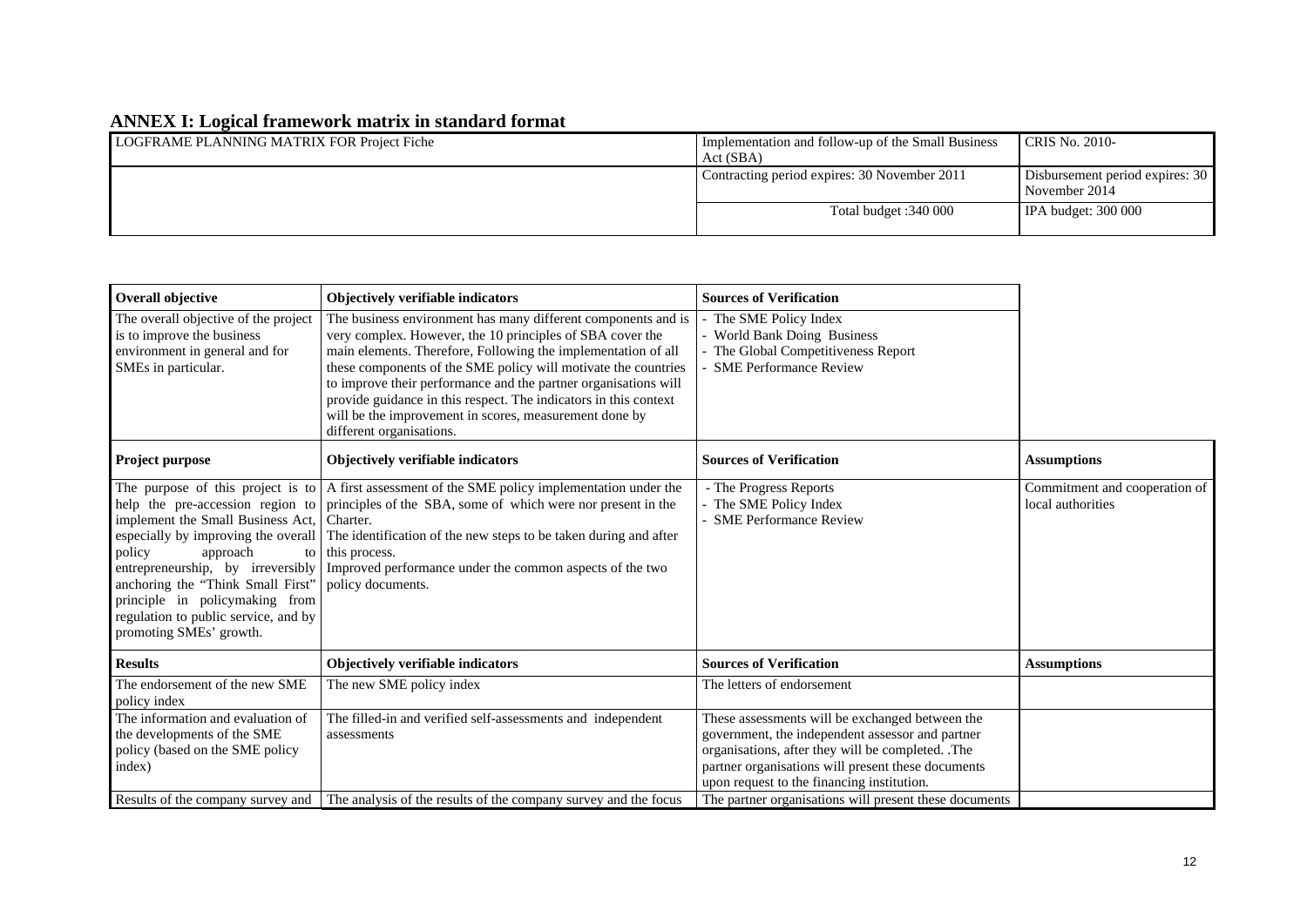| the focus groups                     | groups                                                          | upon request to the financing institution. The main      |                    |
|--------------------------------------|-----------------------------------------------------------------|----------------------------------------------------------|--------------------|
|                                      |                                                                 | results will be published in an electronic newsletter.   |                    |
| The organisation of a bilateral      | Exchange of the assessments between the stakeholders present at | The list of participants                                 |                    |
| meeting in each of the countries of  | the meeting.                                                    | The minutes of the meeting                               |                    |
| the pre-accession region.            | The main stakeholders in each country will be present at the    | Coverage in the local press (where available).           |                    |
|                                      | meeting                                                         |                                                          |                    |
| 2011 Regional report on the          | Elaboration and the publication of the report                   | The report will be available in electronic format on the |                    |
| Implementation of the SBA            |                                                                 | websites of the partner organisations                    |                    |
|                                      |                                                                 | The report will be available on paper support.           |                    |
| A regional conference two launch     | Participation of at least two representatives per country.      | List of participants                                     |                    |
| the report                           | Participants from the European Commission                       | Conference agenda                                        |                    |
|                                      |                                                                 | Media coverage                                           |                    |
| Improvement in the three policy      | New measures introduced or the improvement of the current       | Increase in scores of different International            |                    |
| areas identified for each partner    | programmes in the partners                                      | organisation on the specific topic.                      |                    |
| <b>Activities</b>                    | <b>Means</b>                                                    | Costs                                                    | <b>Assumptions</b> |
| Activity 1 - Elaboration of a new    | The European Commission will conclude an ad hoc Grant           | <b>EUR 300 000</b>                                       |                    |
| set of indicators and monitoring     | Agreement with OECD                                             |                                                          |                    |
| tools, combining elements of the     |                                                                 |                                                          |                    |
| Charter and the SBA.                 |                                                                 |                                                          |                    |
| Activity 2 – Cross country policy    |                                                                 |                                                          |                    |
| evaluation based of the new set of   |                                                                 |                                                          |                    |
| policy indicators and monitoring     |                                                                 |                                                          |                    |
| tools.                               |                                                                 |                                                          |                    |
| Activity 3 – Organisation of         |                                                                 |                                                          |                    |
| company surveys and/or focus         |                                                                 |                                                          |                    |
| groups in all the beneficiary        |                                                                 |                                                          |                    |
| countries and integration of results |                                                                 |                                                          |                    |
| of company surveys/focus groups      |                                                                 |                                                          |                    |
| into the evaluation exercise.        |                                                                 |                                                          |                    |
| Activity $4$ – Consultation with the |                                                                 |                                                          |                    |
| governments and stakeholder in the   |                                                                 |                                                          |                    |
| region                               |                                                                 |                                                          |                    |
| Activity 5 - Elaboration and         |                                                                 |                                                          |                    |
| publication of the Regional          |                                                                 |                                                          |                    |
| Progress report                      |                                                                 |                                                          |                    |
| Activity 6 – Dissemination and       |                                                                 |                                                          |                    |
| presentation of the Regional         |                                                                 |                                                          |                    |
| Progress Report                      |                                                                 |                                                          |                    |
| Activity 7 – Monitoring of priority  |                                                                 |                                                          |                    |
| action implementation and support    |                                                                 |                                                          |                    |
| in policy implementation             |                                                                 |                                                          |                    |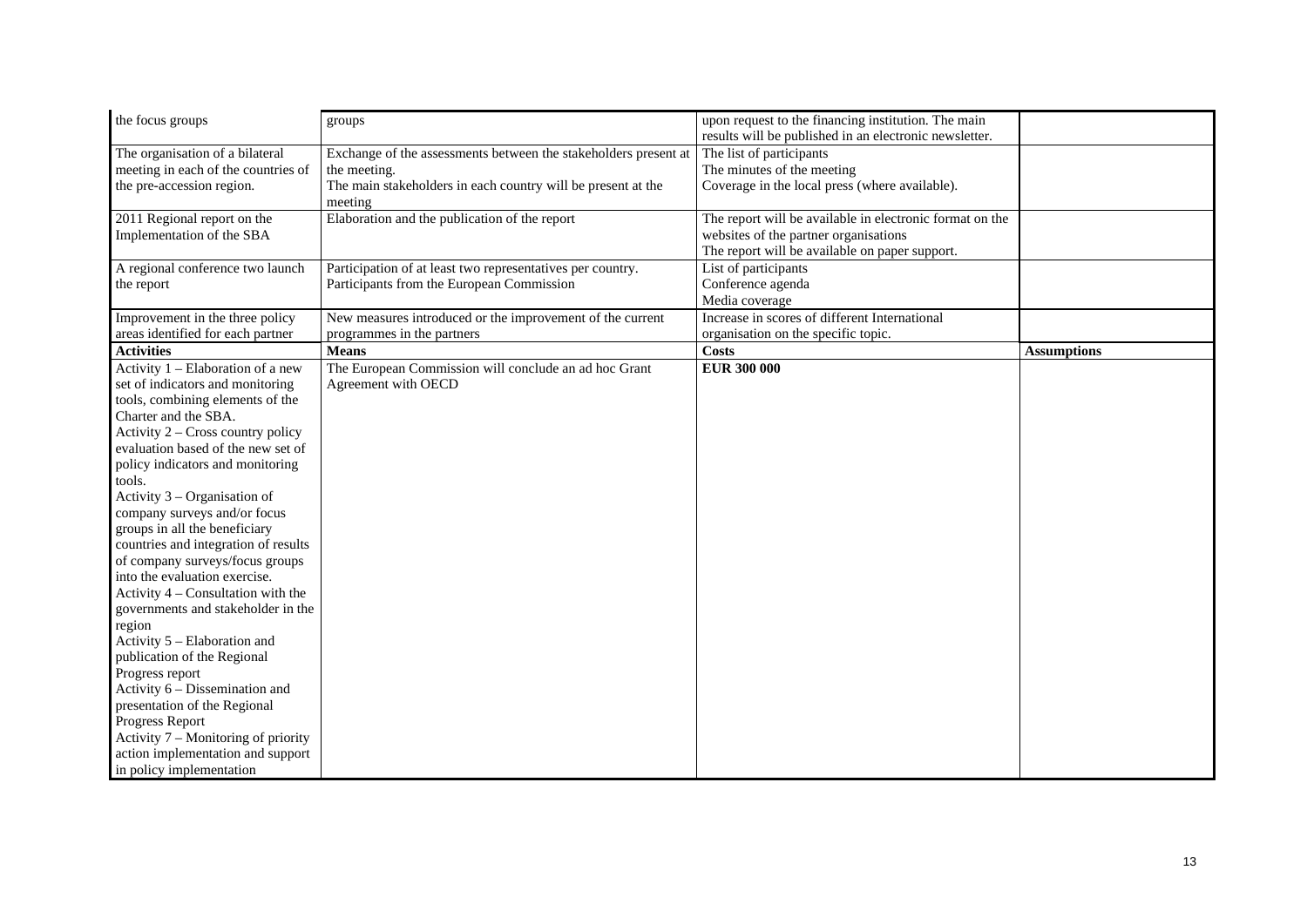| <b>Contracted</b>         | Q4 2010 |         |         |         |         |         |         |         |
|---------------------------|---------|---------|---------|---------|---------|---------|---------|---------|
| Direct Grant<br>Agreement | 300 000 |         |         |         |         |         |         |         |
| Cumulated                 | 300 000 |         |         |         |         |         |         |         |
| <b>Disbursed</b>          | Q4 2010 | Q1 2011 | Q2 2011 | Q3 2011 | Q4 2011 | Q1 2012 | Q2 2012 | Q3 2012 |
| Direct Grant<br>Agreement | 180 000 |         |         |         |         |         |         | 120 000 |
| Cumulated                 |         |         |         |         |         |         |         |         |

# **ANNEX II: amounts (in €) Contracted and disbursed by quarter for the project**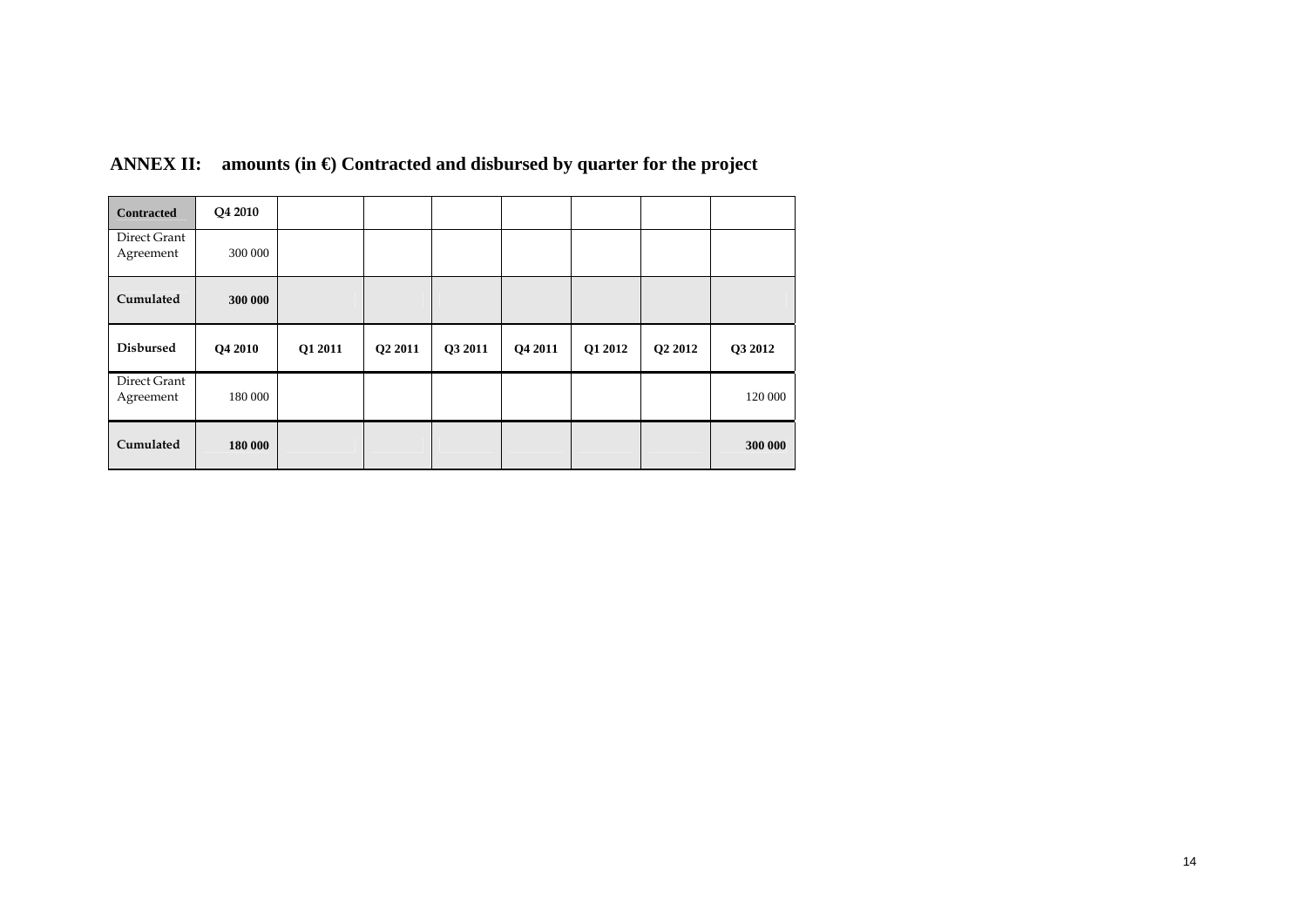#### **ANNEX III: Description of Institutional Framework**

The partner organisations will work in each Beneficiary with one or more authorities. In this respect in each Beneficiary, a coordinator will be nominated in order to make the implementation of the process easier. The table below includes only the coordinating authority in the previous process and the other main authority in the area of SME policy.

| Beneficiary                                                             | Coordinating authority                                                                                                                               | Other authorities                                       |
|-------------------------------------------------------------------------|------------------------------------------------------------------------------------------------------------------------------------------------------|---------------------------------------------------------|
| <b>ALBANIA</b>                                                          | <b>ALBINVEST</b><br><b>Export Promotion and</b><br><b>SME</b> Development<br>Division                                                                | <b>Ministry of Economy, Trade and Energy</b>            |
| <b>BOSNIA AND</b><br><b>HERZEGOVINA</b>                                 | <b>Ministry of Foreign</b><br><b>Trade and Economic</b><br><b>Relations</b><br>Department for<br><b>Economic Development</b><br>and Entrepreneurship |                                                         |
| <b>CROATIA</b>                                                          | Ministry for Economy,<br><b>Labour</b> and<br>Entrepreneurship<br>Directorate for SMEs                                                               | <b>Croatian Agency for Small Enterprises</b><br>(HAMAG) |
| <b>KOSOVO</b>                                                           | <b>SME Support Agency</b>                                                                                                                            | <b>Ministry of Trade and Industry</b>                   |
| <b>THE FORMER</b><br>YUGOSLAV<br><b>REPUBLIC OF</b><br><b>MACEDONIA</b> | <b>Ministry of Economy</b><br>Support of<br>Entrepreneurship and<br>Competitiveness of SME<br>Department                                             | <b>Agency for Promotion of Entrepreneurship</b>         |
| <b>MONTENEGRO</b>                                                       | Directorate for the<br><b>Development of SMEs</b>                                                                                                    | <b>Ministry of Economy</b>                              |
| <b>SERBIA</b>                                                           | <b>Ministry of Economy</b><br>and Regional<br><b>Development</b><br><b>SME</b> sector                                                                | <b>Agency for the Development of SMEs</b>               |